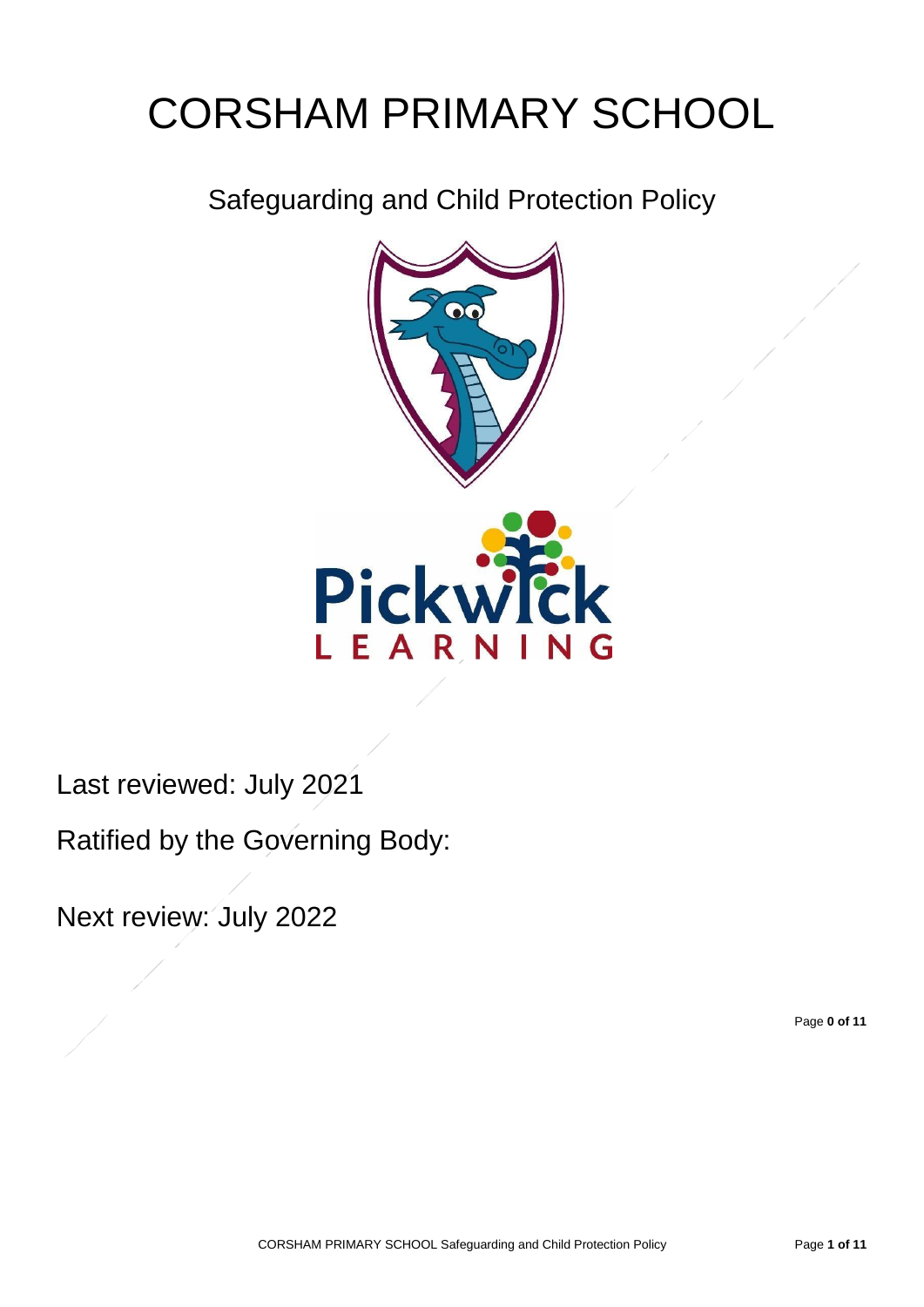# **Safeguarding and Child Protection Policy**

Corsham Primary School fully recognises its responsibilities for safeguarding and child protection.

| Policy agreed (date):                                  | September 2021   |  |
|--------------------------------------------------------|------------------|--|
| <b>Policy published</b> (including on website) (date): | September 2021   |  |
| Next review (date):                                    | <b>July 2022</b> |  |

| <b>Key Safeguarding Personnel</b>                                                                                                       |                                                  |                                 |                                                                           |  |
|-----------------------------------------------------------------------------------------------------------------------------------------|--------------------------------------------------|---------------------------------|---------------------------------------------------------------------------|--|
| <b>Role</b>                                                                                                                             | <b>Name</b>                                      | Tel.                            | Email .                                                                   |  |
| <b>Head of School</b>                                                                                                                   | <b>Lindsay Fry/Kerry</b><br><b>Parker</b>        | 01249<br>712387/01225<br>811997 | Admin@corsham-<br>pri.wilts.sch.uk/Broadwood@corsham-<br>pri.wilts.sch.uk |  |
| <b>Designated</b><br><b>Safeguarding</b><br><b>Lead (DSL)</b>                                                                           | <b>Lindsay Fry/Kerry</b><br><b>Parker</b>        | 01249<br>712387/01225<br>811997 | Admin@corsham-<br>pri.wilts.sch.uk/Broadwood@corsham<br>pri.wilts.sch.uk  |  |
| <b>Deputy DSL(s)</b><br>(DDSL)                                                                                                          | Rebecca<br><b>Palmer/Sophie</b><br><b>Ridout</b> | 01249<br>712387/01225<br>811997 | Admin@corsham-<br>pri.wilts.sch.uk/Broadwood@corsham<br>pri.wilts.sch.uk  |  |
| <b>Nominated</b><br>Governor                                                                                                            | <b>Andrew Gough</b>                              | 01249 712387                    | Admin@corsham-pri.wilts.sch.uk                                            |  |
| <b>Chair of</b><br>Governors                                                                                                            | <b>Andrew Gough</b>                              | 01249 712387                    | Admin@corsham-pri.wilts.sch.uk                                            |  |
| <b>Designated</b><br><b>Teacher for</b><br><b>Looked After</b><br><b>Children</b>                                                       | Jo Smalley                                       | 01249 712387                    | Admin@corsham-pri.wilts.sch.uk                                            |  |
| The key safeguarding responsibilities within each of the roles above are set out in Keeping<br><b>Children Safe in Education (2021)</b> |                                                  |                                 |                                                                           |  |

| 0300 456 0108<br>Multi-Agency Safeguarding Hub (MASH):<br>0300 456 0100<br>Out of hours: |
|------------------------------------------------------------------------------------------|
|------------------------------------------------------------------------------------------|

If you believe a child is **at immediate risk** of significant harm or injury, you **must** call the police on 999.

CORSHAM PRIMARY SCHOOL Safeguarding and Child Protection Policy Page **2 of 11**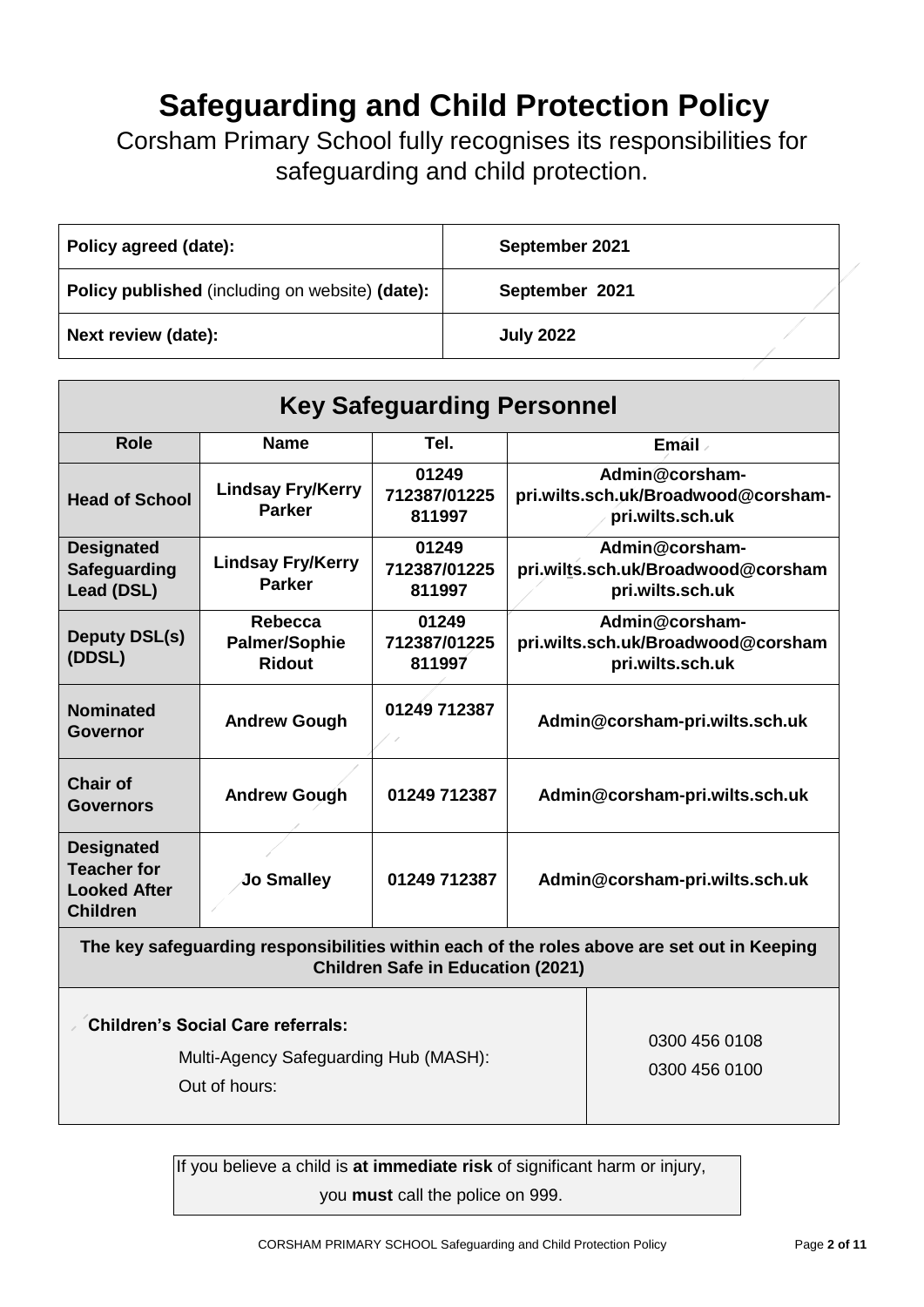# **Introduction**

Corsham Primary School is committed to safeguarding and promoting the welfare of children. We will fulfil our local and national responsibilities as laid out in the following key documents:

- Working Together to Safeguard Children (2018)
- Keeping Children Safe in Education (2021)
- Non-statutory interim guidance: [COVID-19: safeguarding in schools, colleges and other](https://www.gov.uk/government/publications/covid-19-safeguarding-in-schools-colleges-and-other-providers/coronavirus-covid-19-safeguarding-in-schools-colleges-and-other-providers)
- [The procedures of the](http://www.proceduresonline.com/birmingham/scb/) [S](http://www.proceduresonline.com/birmingham/scb/)afeguarding Vulnerable People Partnership (formerly WSCB)
- Information sharing Advice for practitioners providing safeguarding services to children, young people, parents and carers (2018)

The aim of this policy is to ensure:

- all our pupils are safe and protected from harm.
- safeguarding procedures are in place to help pupils to feel safe and learn to stay safe.
- adults in the school community are aware of the expected behaviours and the school's legal responsibilities in relation to safeguarding and child protection.

#### **Scope**

Safeguarding children is defined as:

- ensuring that children grow up with the provision of safe and effective care
- acting to enable all children to have the best life chances
- preventing impairment of children's mental and physical health or development
- protecting children from maltreatment.

The term 'safeguarding children' covers a range of measures including child protection procedures. It encompasses a whole-school preventative approach to keeping children safe, including online, that incorporates pupil health and safety; school behaviour management and preventing peer on peer abuse; supporting pupils with medical conditions; relationships, sex and health (RSHE) education and personal, social, health and economic (PSHE) education; providing first aid and site security. Consequently, this policy is consistent with all other policies adopted by the governors and should be read alongside the following policies relevant to the safety and welfare of our pupils:

| Relationships, Sex and Health<br>Learning                                  | <b>Staff Behaviour Policy</b> | Teaching and                  |
|----------------------------------------------------------------------------|-------------------------------|-------------------------------|
| <b>Education /PSHE</b>                                                     |                               | Policy                        |
| <b>Online Safety Policy</b>                                                | <b>Whistleblowing Policy</b>  | <b>Equality Statement</b>     |
| Behaviour Policy, including<br>Pupil use of mobile and smart<br>Technology | <b>Complaints Policy</b>      | Administration of<br>Medicine |
| $P = 1: 2: 7$                                                              | <b>SEND Policy</b>            | Health & Safety               |

Policy

#### **This policy applies to all staff in our school.**

For the purposes of this policy:

- **Staff** refers to all those working for or on behalf of the school, full time or part time, in a paid or regular voluntary capacity.
- **A volunteer** is a person who performs an activity that involves spending time, unpaid in school (except for approved expenses).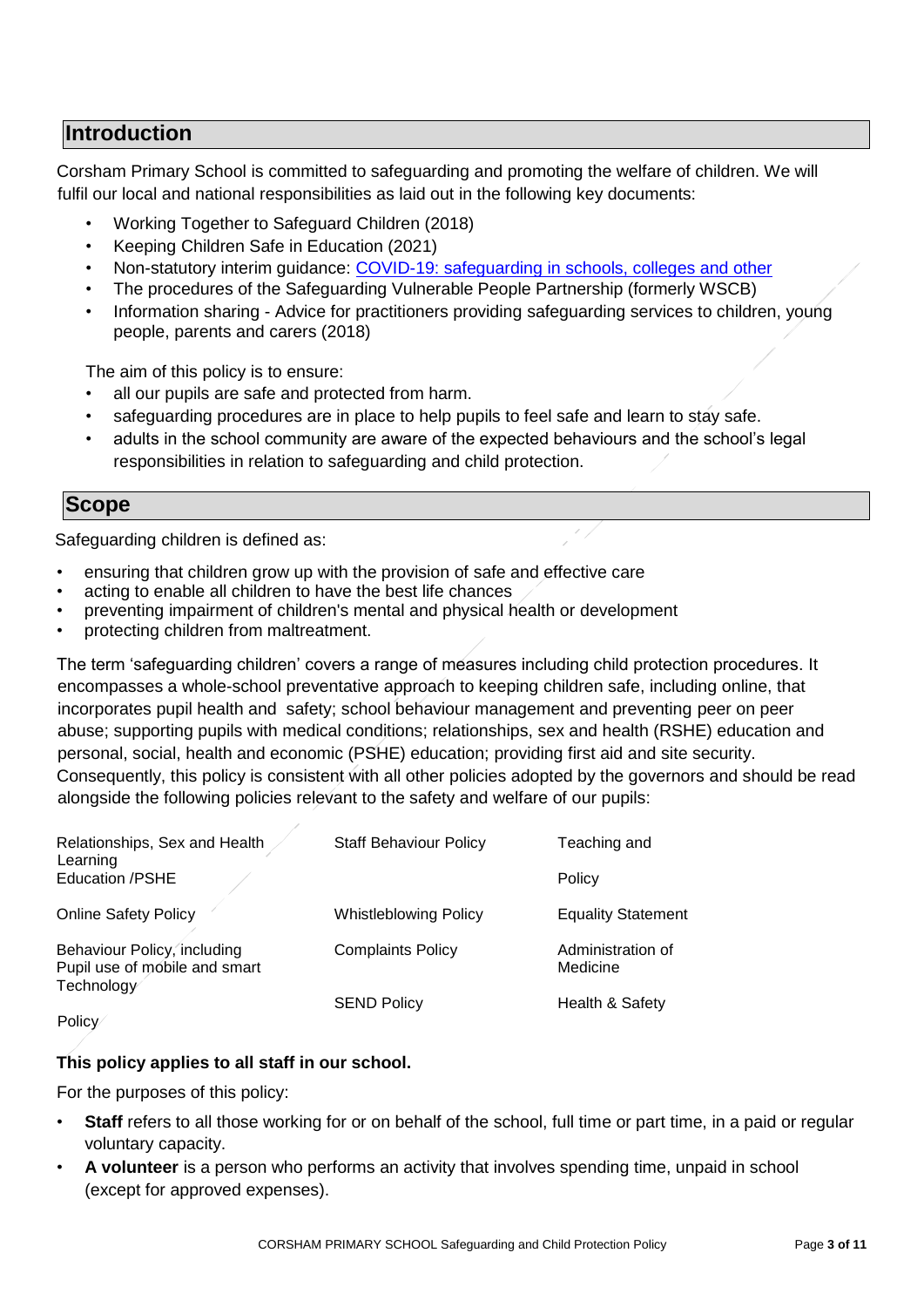- **Parent** refers to birth parents and other adults who are in a parenting role, for example step-parents, foster carers and adoptive parents.
- **Child** refers to all children on our school roll and any child under the age of 18 who comes into contact with our school. This includes unborn babies.

**Any safeguarding concerns or disclosures of abuse relating to a child at school or outside of school and online are within the scope of this policy.** 

# **Expectations**

All staff are:

- familiar with this safeguarding policy and have an opportunity to contribute to its review.
- alert to signs and indicators of possible abuse and wider safeguarding issues.
- able to record and report concerns as set out in this policy.
- able to deal with a disclosure of abuse from a child.
- involved in the implementation of individual education programmes, integrated support plans, child in need plans and interagency child protection plans as required.

In addition, all staff have read and understood Part 1 or Annex A of the latest version of Keeping Children Safe in Education (KCSiE 2021). School leaders and staff who work directly with children have also read Annex B and Part 5.

#### **Governors**

As key strategic decision makers and vision setters for the school, the governors will make sure that our policies and procedures are in line with national and local safeguarding requirements. Governors will work with the senior leaders to make sure the following safeguarding essentials are in place:

| <b>Training/Teaching</b>          | <b>Policy/Procedures</b>                  | <b>Staffing</b>                   |
|-----------------------------------|-------------------------------------------|-----------------------------------|
| While school approach to broad    | Peer on Peer abuse                        | Designated Safeguarding Lead      |
| and balanced curriculum           |                                           | (DSL) who is a senior member of   |
| embedding safeguarding            | Pupil voice                               | the leadership team.              |
| teaching                          |                                           |                                   |
|                                   | <b>Online Safety</b>                      | Deputy Designated Safeguarding    |
| D/DSL training                    |                                           | Lead (DDSL)                       |
|                                   | Whistleblowing                            |                                   |
| Designated teacher training       |                                           | Designated teacher for children   |
|                                   | Staff Behaviour Policy (for safer working | looked-after (even I there are no |
| KCSiE Part 1 or Annex A (and      | practice) including low-level concerns    | LAC on roll)                      |
| Annex B and Part 5 for staff      | about staff conduct                       |                                   |
| working directly with children)   |                                           | Senior Mental Health Lead         |
|                                   | Early help                                |                                   |
| Staff training, including regular | Mental health                             | Pastoral and Well-being staff     |
| safeguarding updates              |                                           |                                   |
| Children taught about keeping     | Multi-agency working                      |                                   |
| safe online                       |                                           |                                   |
|                                   | Children missing out on education         |                                   |
| Online safety training for staff  | (CMOE) and Children Missing Education     |                                   |
|                                   | (CME)                                     |                                   |
| Preventing radicalisation         |                                           |                                   |
|                                   | Children with SEND and a physical health  |                                   |
|                                   | issue                                     |                                   |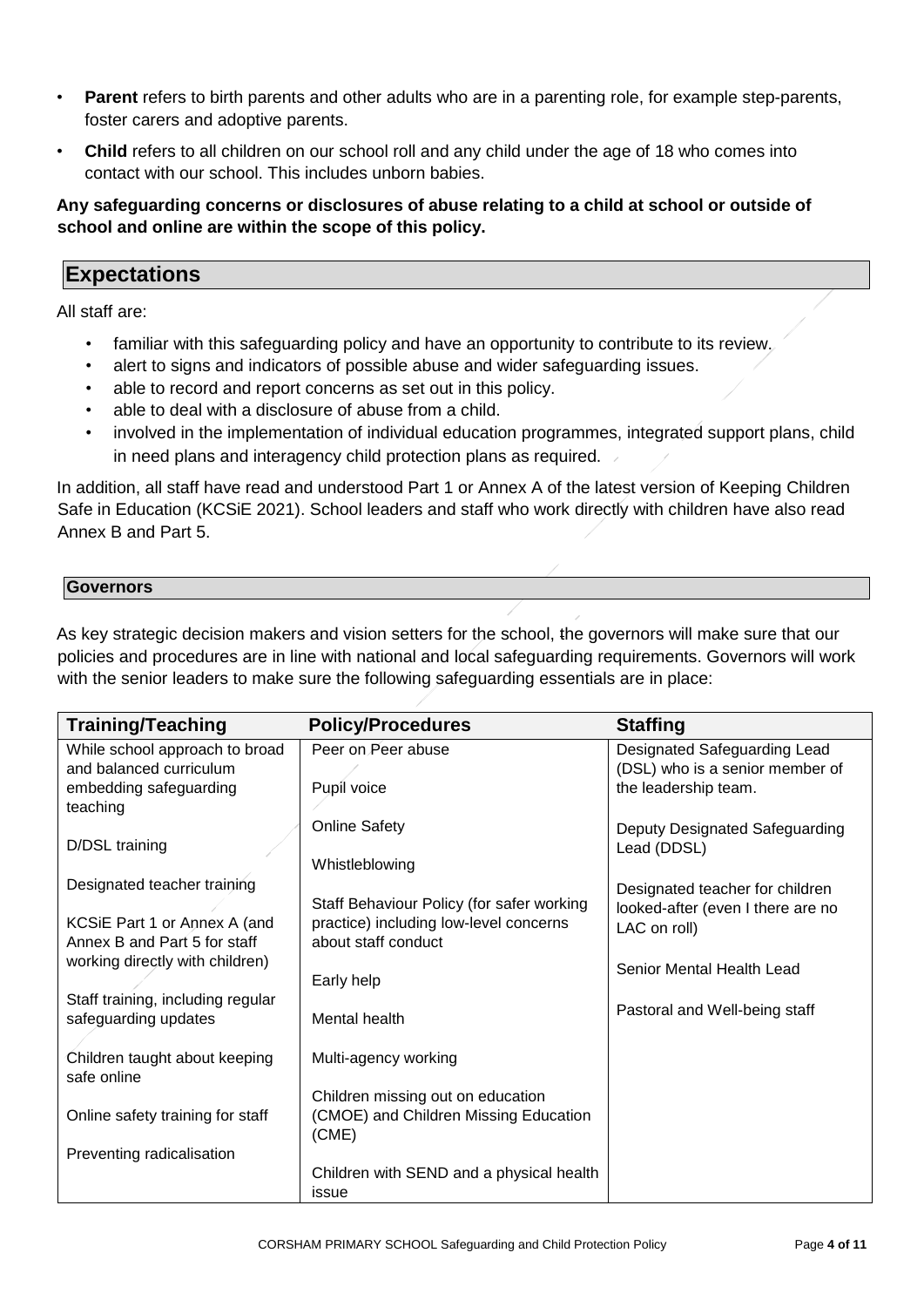| Teaching staff confidence to    |                                           |  |
|---------------------------------|-------------------------------------------|--|
| deliver RSHE/PSHE to all pupils | Reporting abuse, including dealing with a |  |
|                                 | child at immediate risk/SVPP procedures   |  |
|                                 |                                           |  |
| Annual review of online safety  |                                           |  |
| arrangements                    | Honour based abuse (HBA)                  |  |
|                                 |                                           |  |
|                                 | Female Genital Mutilation (FGM)           |  |
|                                 |                                           |  |
|                                 |                                           |  |
|                                 | <b>Behaviour Policy</b>                   |  |
|                                 |                                           |  |
|                                 | Relationships, Sex and Health Education   |  |
|                                 | (RSHE) Policy                             |  |
|                                 |                                           |  |
|                                 |                                           |  |
|                                 | <b>Staff Contribution Policy</b>          |  |
|                                 |                                           |  |
|                                 | Safeguarding Policy Review                |  |
|                                 |                                           |  |

#### **Concerns and allegations management**

Our chair of governors is responsible for liaising with the local authority Designated Officer for Allegations (DOfA) and other partner agencies in the event of an allegation of abuse being made against the Headteacher.

See also 'Managing concerns and allegations against staff'.

#### **Audit**

The nominated governor (NG) for safeguarding collaborates with the Headteacher and the D/DSL to complete an annual safeguarding audit return to the local authority.

#### **Safer Recruitment**

Our governors monitor the school's safer recruitment practice, including the Single Central Record.

# **Monitoring and Review**

Governors ensure that safeguarding is an agenda item for every full governing body meeting.

The Headteacher ensures that safeguarding is an agenda item for every staff meeting.

This policy is reviewed annually or earlier as required by changes to legislation or statutory guidance.

The nominated governor meets the DSL every term (six times a year) to monitor the effectiveness of this policy.

### **Mandatory Procedure**

#### **Safer recruitment**

All staff are subject to safer recruitment processes and checks and we follow the guidance set out in Part 3 of KCSiE (2021).

At Corsham Primary School, we scrutinise all applications for paid or voluntary posts. We undertake interviews and make appropriate checks through the Disclosure and Barring Service (DBS). We maintain a single central record (SCR) of the essential checks as set out in KCSiE, that have been carried out and certificates obtained. The SCR applies to:

• all staff (including supply staff, and teacher trainees on salaried routes) who work at the school.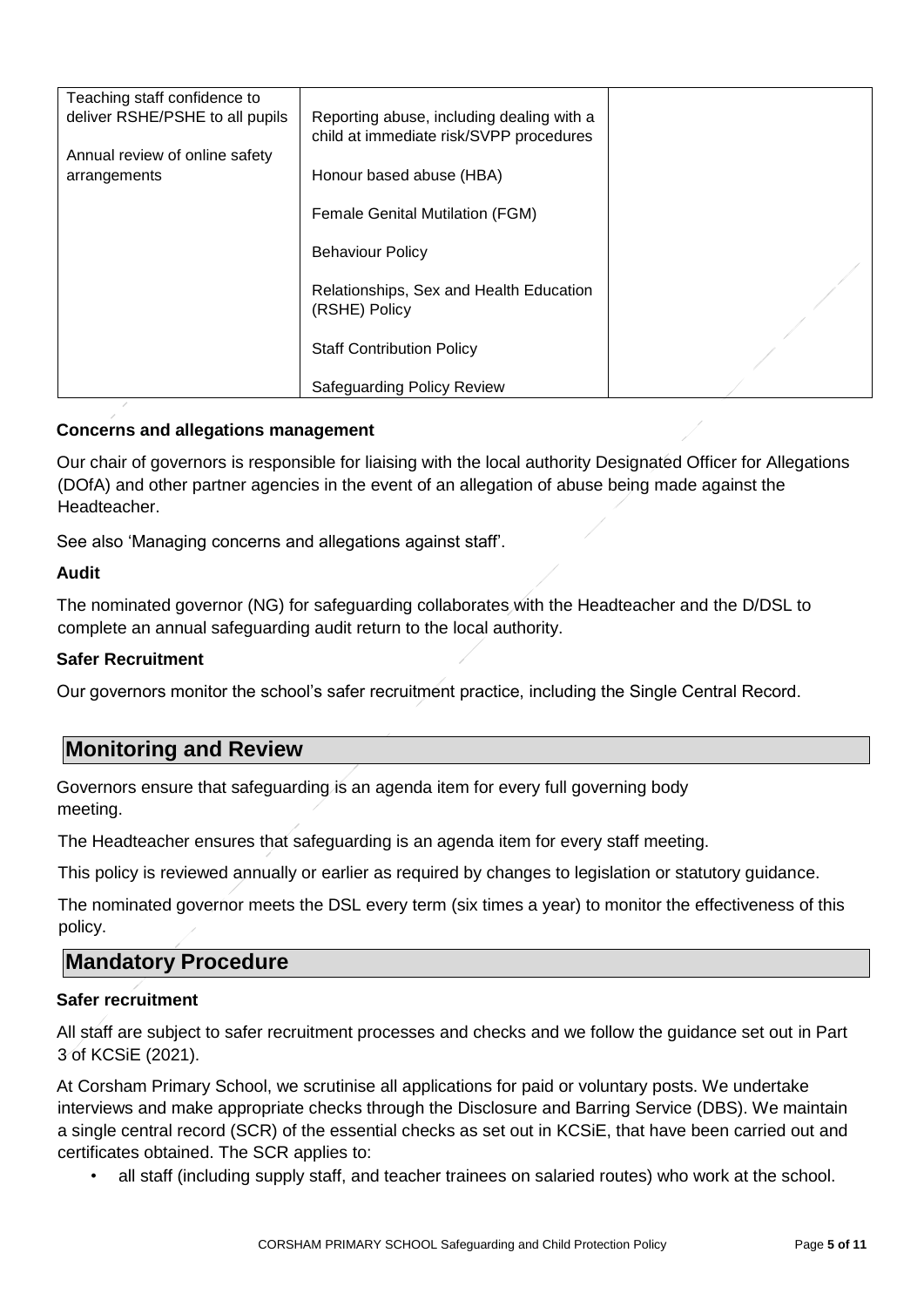• all governors/members of the proprietor body (for independent schools, academies and free schools).

#### See also Training.

#### **Staff Behaviour Policy (for safer working practice)**

Corsham Primary School is committed to positive academic, social and emotional outcomes for our pupils underpinned by a strong safeguarding ethos. We are equally committed to the protection and welfare of our staff, who are expected to adhere to the highest standards of professional behaviour.

The Staff Behaviour Policy sets out staff behaviours that should be avoided as well as those that constitute safe practice and supports our commitment to safeguarding children.

Teaching staff are additionally expected to act within the guidance of the 'personal and professional conduct' section of the Teachers' Standards.

#### **Identifying the signs**

All staff know how to recognise and are alert to the signs of neglect and abuse and wider safeguarding issues, including but not limited to child on child sexual violence and harassment, peer on peer abuse and exploitation. Definitions of abuse, set out in 'What to do if you're worried a child is being abused - Advice for practitioners' (2015), 'Keeping Children Safe in Education' (2021) and Sexual violence and sexual harassment between children in schools (2021) along with notes from safeguarding training, are important reference documents for all staff. Every member of staff is provided with a copy of Part 1 or Annex A of KCSiE which they are required to read, and which also includes supporting guidance about several specific safeguarding issues. Staff who work directly with children are also required to read Annex B and Part 5 of KCSiE (2021).

#### **Responding to concerns/disclosures of abuse**

Flowcharts provided by the SVPP that set out the required procedure for staff to follow when they have a safeguarding concern about a child are displayed in the staffroom and adult cloakrooms for easy reference.

Staff adhere to the organisation's safeguarding training requirements when concerned about abuse or when responding to a disclosure of abuse. Staff understand that they must NOT:

- take photographs of any injuries.
- postpone or delay the opportunity for the child to talk.
- take notes while the child is speaking or ask the child to write an account.
- try to investigate the allegation.
- promise confidentiality eg say they will keep 'the secret'.
- approach or inform the alleged abuser.

All staff record any concern about or disclosure by a pupil of abuse or neglect and report this to the D/DSL using the standard form. It is the responsibility of each adult in school to ensure that the D/DSL receives the record of concern without delay. In the absence of the D/DSL, staff members know to speak directly to the MASH. In some circumstances, the D/DSL or member of staff seeks advice by ringing the MASH for advice.

The D/DSL will liaise with safeguarding partners and work with other agencies in line with Working Together (2018) and will refer to National Police Chief's Council guidance for schools to understand when they should consider calling the police.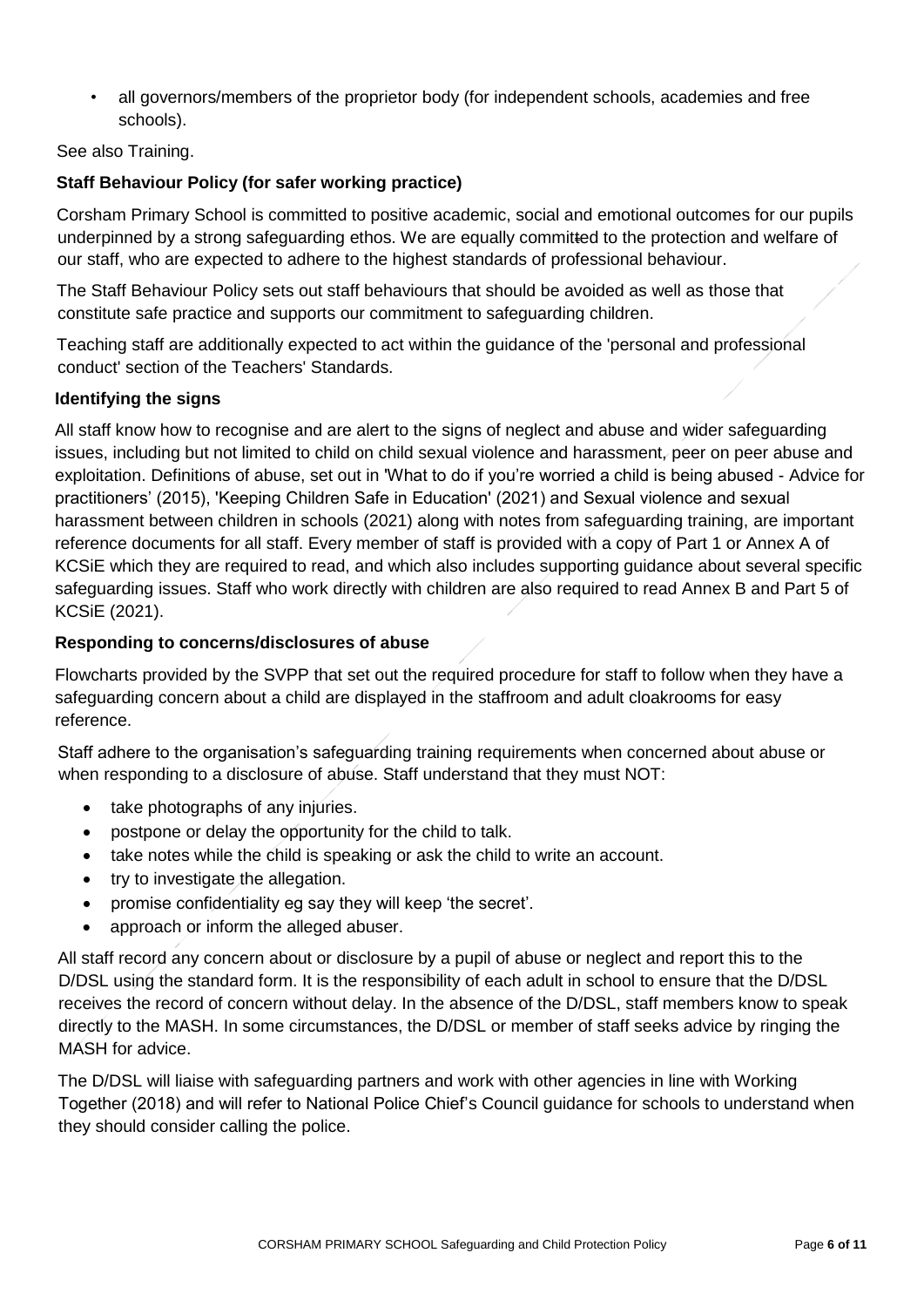The D/DSL will provide as much information as possible as part of the referral process. This will allow any assessment to consider all the available evidence and enable a contextual approach to address such harm.

During term time, the DSL or DDSL is always available during school hours for staff to discuss any safeguarding concerns.

The voice of the child is central to our safeguarding practice and pupils are encouraged to express and have their views given due weight in all matters affecting them.

#### **Online safety**

Online safety is a running and interrelated theme which is reflected in our policies and procedures. Children are taught about safeguarding, including online safety. Online safety is considered as part of our whole school safeguarding approach and wider staff training and curriculum planning. A personalised or contextualised approach is taken for more vulnerable children, victims of abuse and some children with SEND.

Corsham Primary School acknowledges the fact many children have unlimited and unrestricted access to the internet via mobile phone networks, the school will follow its policy on the use of mobile and smart technology in school to safeguard children and will follow peer on peer abuse procedures when mobile phones are used by a child whilst in school to sexually harass their peers via their mobile and smart technology, share indecent images: consensually and non-consensually (often via large chat groups), and view and share pornography and other harmful content.

Pupils and parents acknowledge and sign an E-safety acceptable use agreement on joining the school and on joining Key Stage 2.

#### **Managing concerns and allegations against staff (including supply teachers, volunteers and contractors)**

Corsham Primary School follows the procedure set out by the SVPP 'Allegations against adults' flowchart which is displayed in the staffroom and adult cloakrooms for easy reference.

Where anyone in the school has a concern about the behaviour of an adult who works or volunteers at the school, including supply staff and contractors, they must immediately consult the Headteacher who will refer to the local authority Designated Officer for Allegations (DOFA), where necessary.

Any concern or allegation against the Headteacher will be reported to the Executive headteacher or Chair of Governors without informing the Headteacher/Principal.

All staff must remember that the welfare of a child is paramount and must not delay raising concerns for fear a report could jeopardise their colleague's career. Corsham Primary School promotes an open and transparent culture in which all concerns about adults working in or on behalf of the school (including supply teachers, volunteers and contractors) are dealt with promptly and appropriately.

Any allegation of abuse will be dealt with in a fair and consistent way that provides effective protection for the child and at the same time supports the person who is the subject of the allegation.

In addition to the concern/allegation management process, the school's DSL will also refer suspected abuse to the MASH as described in 'responding to a concern.'

All members of staff and volunteers have read and signed to confirm they have understood the school's Staff Behaviour Policy (for safer working practice), all supply staff and contractors are made aware of expectations of their behaviour.

Concerns and allegations reported relating to supply staff and contractors will be notified to their employers for investigation and potential referral to DOFA.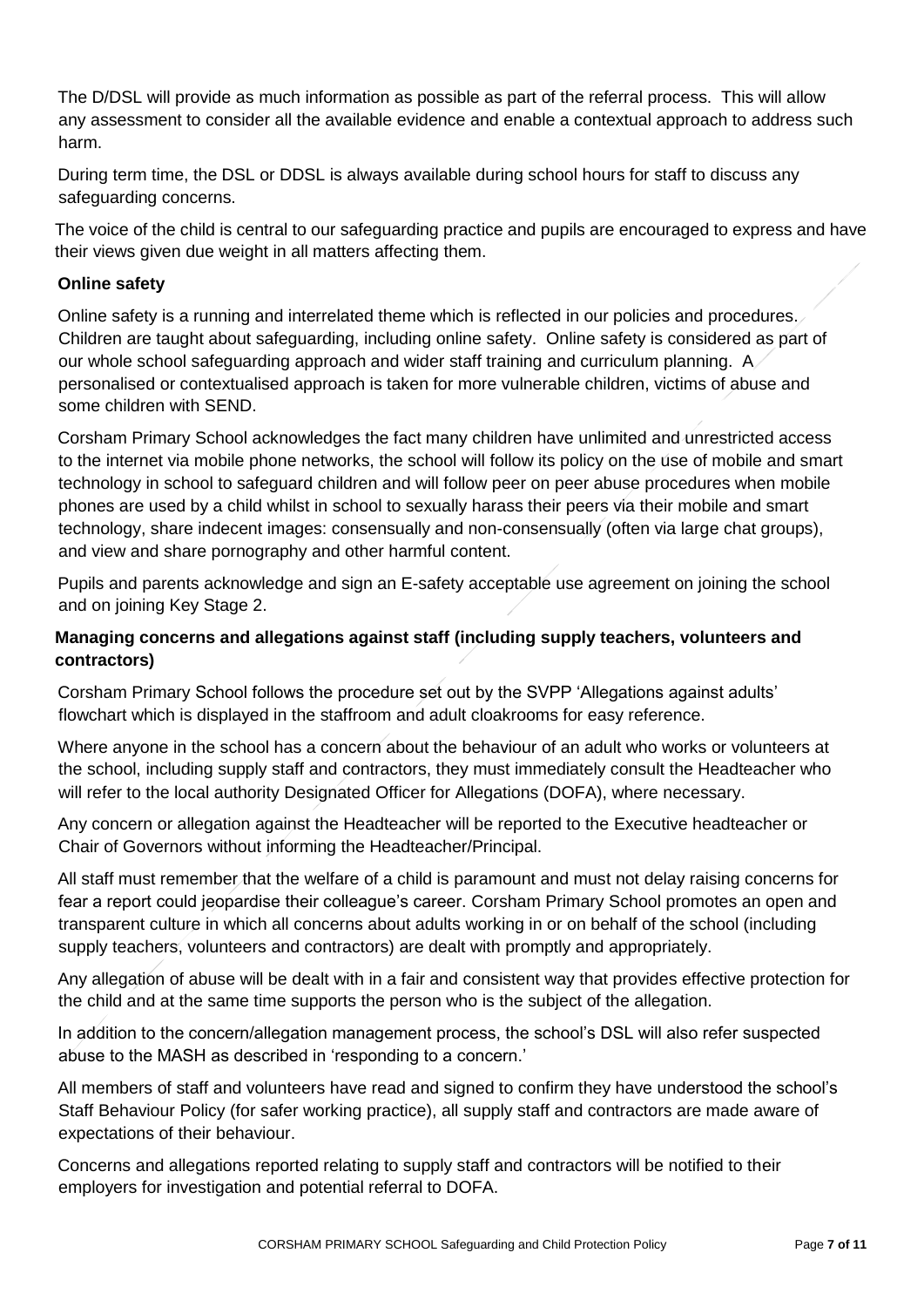Corsham Primary School will appoint a 'case manager' to lead any investigation where the reported allegation does not meet the allegations threshold to consider a referral to the DOFA. This is the headteacher or where the headteacher is the subject of an allegation, the Executive headteacher or chair of governors.

#### **Managing low-level concerns about adults**

Corsham Primary School operates a 'low-level' concerns policy in accordance with KCSIE. 'Low-level' refers to behaviour that is: inconsistent with expectations set out in the Staff Behaviour Policy, including inappropriate conduct outside of work, and/or does not meet the allegations threshold, or is otherwise not considered serious enough to consider a referral to the DOfA.

All low-level concerns will be reported to the headteacher; low-level concerns about the headteacher will be reported to the Executive Headteacher/chair of governors.

Corsham Primary School will:

- ensure all staff are clear about what appropriate behaviour is (as set out in the Staff Behaviour Policy), and are confident in distinguishing expected and appropriate behaviour from concerning, problematic or inappropriate behaviour, in themselves and others;
- empower staff to share any low-level safeguarding concerns;
- provide a responsive, sensitive and proportionate handling of such concerns when they are raised, for both the child/ren and the adult; and,
- respond to reports of low-level concerns in accordance with our HR conduct procedures by addressing unprofessional behaviour and support the individual to correct it at an early stage. If the concern has been raised via a third party, the headteacher will collect as much evidence as possible by speaking:
	- o directly to the person who raised the concern, unless it has been raised anonymously;
	- o to the individual involved and any witnesses.

Reporting low-level concerns helps to create and embed a culture of openness, trust and transparency in which the school's values and expected behaviour are constantly lived, monitored and reinforced by all staff.

Staff are encouraged to self-refer where they have found themselves in a situation which could be misinterpreted, might appear compromising to others, and/or on reflection they believe they have behaved in such a way that they consider falls below the expected professional standards.

All low-level concerns will be recorded in writing, retained and reviewed to help recognise any weakness in the school safeguarding system so that potential patterns of concerning, problematic or inappropriate behaviour can be identified.

#### **Whistleblowing**

All staff and pupils can raise concerns about poor or unsafe practice and potential failures in the school safeguarding regime. Our whistleblowing procedures, which are reflected in staff training and our Staff Behaviour Policy, and shared with pupils are in place for such concerns to be raised with the Head of School (Lindsay Fry or Kerry Parker).

If a staff member feels unable to raise an issue with Lindsay Fry or Kerry Parker, or feels that their genuine concerns are not being addressed, other whistleblowing channels are open to them:

- The NSPCC whistleblowing helpline Staff can call: 0800 028 0285 from 08:00 to 20:00, Monday to Friday, or email help@nspcc.org.uk.
- A member of the governing body: Andrew Gough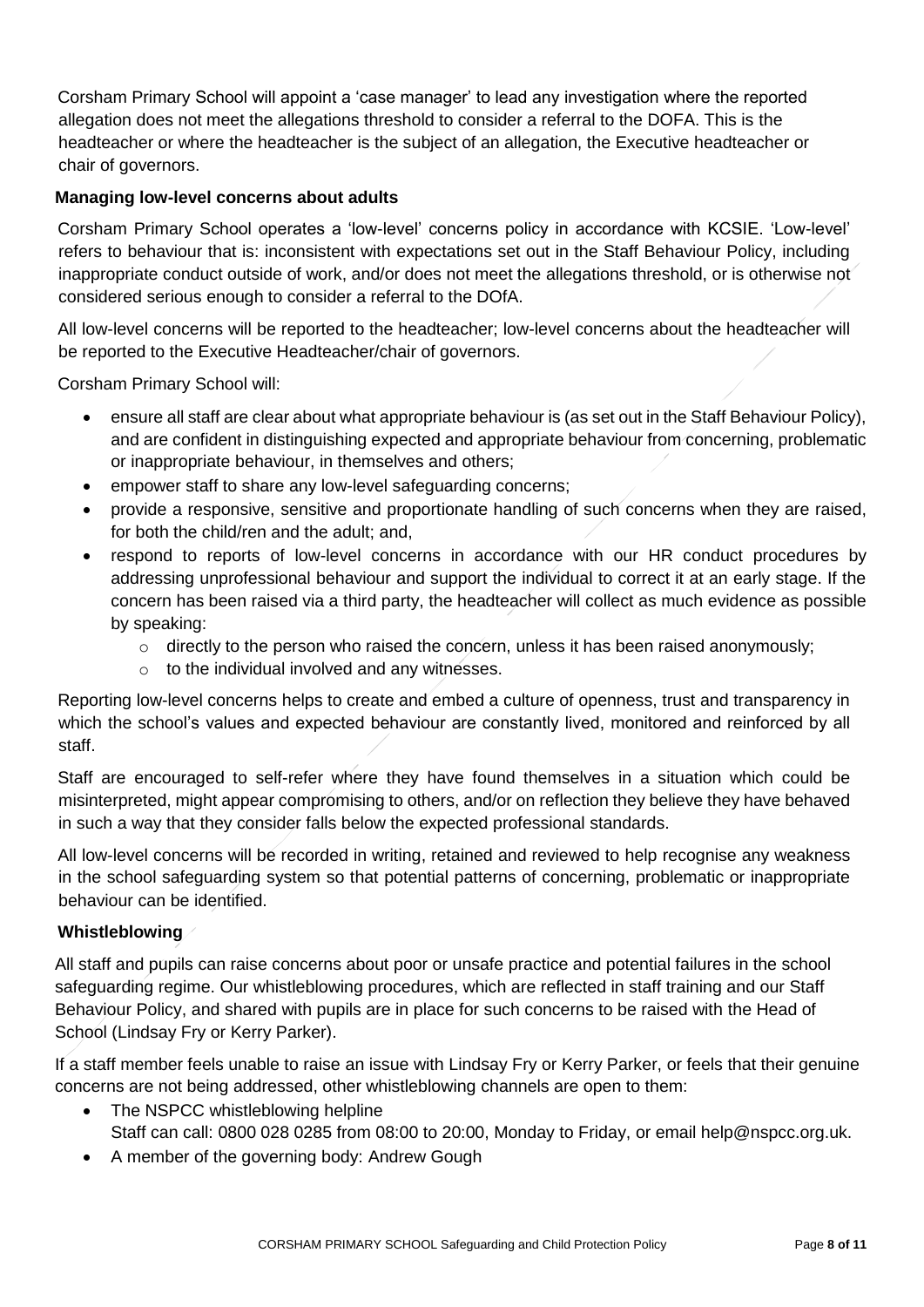#### **Escalation of concerns**

Effective working together depends on an open approach and honest relationships between colleagues and between agencies.

Staff must be confident and able to professionally disagree and challenge decision-making as an entirely legitimate activity; a part of our professional responsibility to promote the best safeguarding practice. Staff are encouraged to press for re-consideration if they believe a decision to act/not act in response to a concern raised about a child is wrong. In such cases the SVPP Case Resolution Protocol is used if necessary.

If we are on the receiving end of a professional challenge, we see this as an opportunity to reflect on our decision making.

#### **Record keeping and information sharing**

The school:

- liaises with partner organisations, such as alternative provision providers, Wiltshire Council to ensure any safeguarding records for learners are shared on transition:
	- o by the setting/school/organisation previously attended by the child.
	- o by our DSL when the child leaves our school.

For any child dual-registered with another school/setting/organisation, the school continues to be responsible for the safeguarding of the placed pupil thus the DSL will regularly liaise with the DSL at that base to ensure information is shared in the child's best interests. This includes contextual safeguarding information about relationships that young people form in their neighbourhoods, schools and online to enable assessment and intervention to happen within these extra-familial contexts.

- keeps clear and comprehensive written records of all pupil safeguarding and child protection concerns using a standard recording form, with a body map, including how the concern was followed up and resolved as well as a note of any action taken, decisions reached and the outcome.
- ensures all pupil safeguarding and child protection records are kept securely in a locked location.
- ensures the records incorporate the wishes and views of the pupil.

The D/DSL acts in accordance with Information Sharing – Department for Education (DfE) (2018) and in line with the Wiltshire Council Record Keeping Guidance which includes details about file retention. Information about pupils at risk of harm is shared with members of staff in keeping with the seven golden rules to sharing information in the DfE guidance.

We are committed to work in partnership with parents and carers. In most situations, we will discuss initial concerns with them. However, the D/DSL will not share information where there are concerns that if so doing would:

- $\bullet$  / place a child at increased risk of significant harm
- place an adult at increased risk of serious harm
- prejudice the prevention, detection or prosecution of a serious crime
- lead to unjustified delay in making enquiries about allegations of significant harm to a child, or serious harm to an adult.

When we become aware that a child is being privately fostered, we remind the carer/parent of their legal duty to notify Wiltshire Children's Social Care. We follow this up by contacting Children's Social Care directly.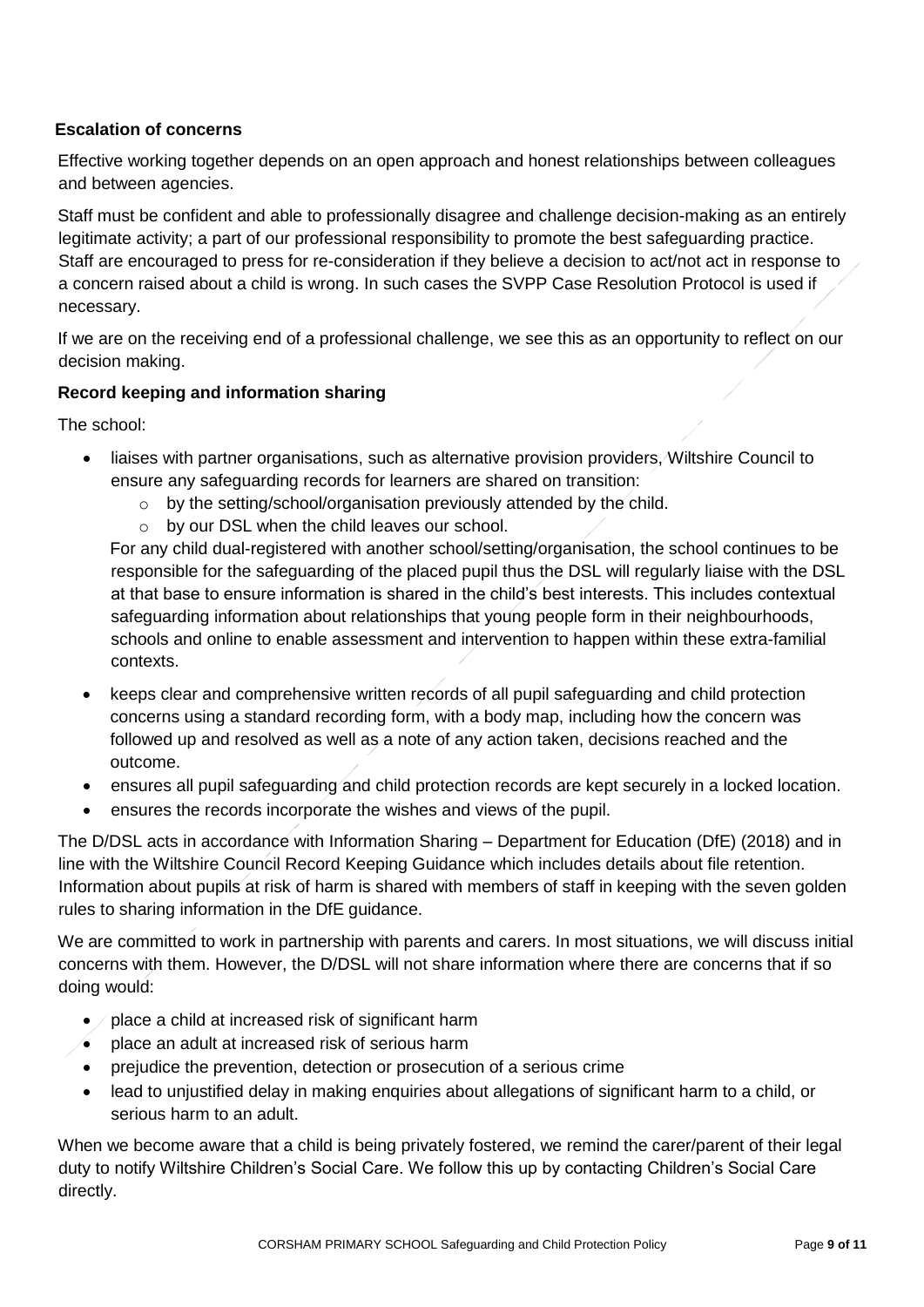#### **Visitors**

All visitors complete a signing in/out process, wear a school ID badge and are provided with key safeguarding information including the contact details of safeguarding personnel in school.

Scheduled visitors in a professional role (eg fire officer, police, NSPCC staff) are asked to provide evidence of their role and employment details (usually an identity badge) upon arrival at school. Careful consideration is given to the suitability of any external organisations. School complete an assessment of the education value, the age appropriateness of what is going to be delivered by the scheduled visitor prior to booking a visit.

If the visit is unscheduled and the visitor is unknown to the school, we will contact the relevant organisation to verify the individual's identity, if necessary.

#### **Off site visits and exchange visits**

We carry out a risk assessment prior to any off-site visit and designate the specific roles and responsibilities of each adult, whether employed or volunteers.

Where there are safeguarding concerns or allegations that happen offsite, staff will follow the procedures described above and in the SVPP flowcharts as appropriate. A copy of the flowcharts is taken on off-site visits for reference.

Any adult over 18 in a host family will be subject to DBS checks. We work with partner schools abroad to ensure that similar assurances are undertaken prior to any overseas visit by our pupils.

# **Mandatory procedures – Supporting children**

#### **A culture of listening to children**

We have a whole school approach to listening to children and have systems in place which create an environment where children feel safe to share their concerns and worries and know they will be taken seriously. These systems operate with the best interests of the child at their heart.

Children can safely express their views and give feedback. The school's safeguarding team are clearly identifiable to our pupils. We regularly gather pupil voice via forums and surveys, this data informs our practice and policies.

#### **Curriculum – teaching about safeguarding**

Our pupils access a broad and balanced curriculum that promotes their spiritual, moral, cultural, mental and physical development, and prepares them for the opportunities, responsibilities and experiences of life.

We provide opportunities for pupils to develop skills, concepts, attitudes and knowledge that promote their safety, and well-being. The PSHE and citizenship curriculum, incorporating Relationships, Sex and Health (RSHE) education specifically includes the following objectives:

- */* Developing pupil self-esteem and communication skills
- Developing strategies for self-protection including online safety
- Developing a sense of the boundaries between appropriate and inappropriate behaviour in adults and within peer relationships (positive relationships and consent)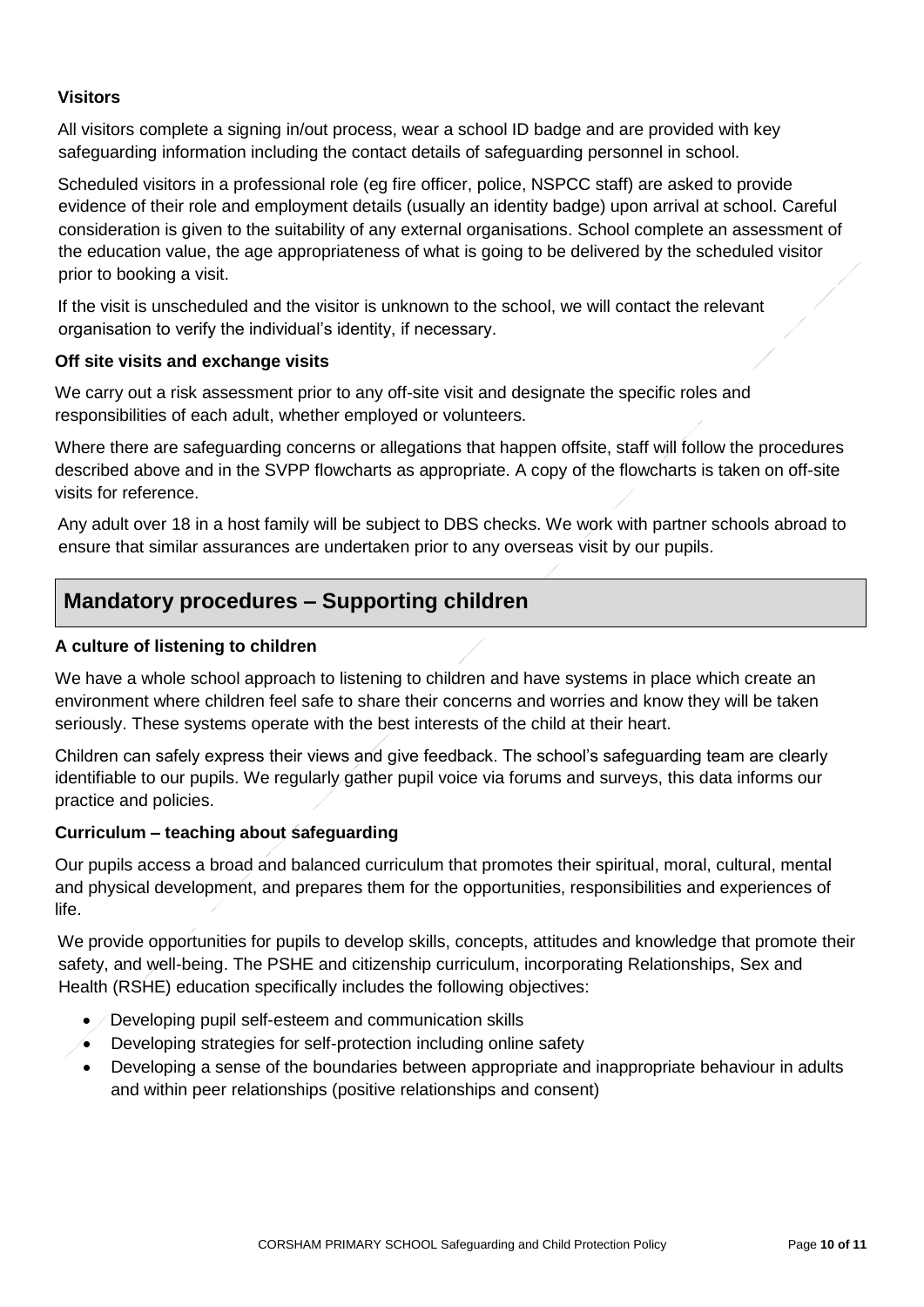#### **Remote learning**

If the school is required to change the way provision to children is offered due to exceptional circumstances eg during a pandemic lockdown, self-isolation, staff responsibilities to remain alert to the signs and risks of abuse to children will continue to apply. In such circumstances:

The DSL will:

- work closely with social care and partner agencies to support children in these circumstances and to identify children who may be at risk for the first time and/or benefit from additional support
- use specific local and national guidance about safeguarding in such circumstances to inform practice eg UK Safer internet centre guidance, DfE safeguarding and remote education and will ensure staff, children, and families are provided with written:
	- o amended DSL arrangements as required (names, location and contact details)
	- o temporary changes to procedures for working with children eg online.
	- o amended procedures for reporting concerns
	- o safeguarding training arrangements
	- o timescales for such changes so that all children, families and staff understand when such arrangements will end, and arrangements revert to those in place prior to the events leading to the need for the temporary changes.

We will ensure the curriculum we offer during such circumstances, continues to promote learners' spiritual, moral, cultural, mental and physical development.

#### **Early help**

At Corsham Primary School, all our staff can identify children who may benefit from early help as a problem emerges and discuss this with the D/DSL.

The D/DSL uses:

- The Digital Assessment and Referral Tool as appropriate as part of a holistic assessment of the child's needs.
- The Multi-Agency Thresholds guidance for Safeguarding Children on the Safeguarding Vulnerable People Partnership (SVPP) website about suitable action to take when a pupil has been identified as making inadequate progress or having an unmet need.
- Liaises with Wiltshire SEND service
- Various resources to identify and respond to harmful sexual behaviour

#### **Children with Special Education Needs and Disabilities (SEND) or physical health issues**

Pupils with additional needs or certain health conditions face an increased risk of abuse and neglect. Staff take extra care to interpret correctly apparent signs of abuse or neglect. We never assume that behaviour, mood or injury relates to the pupil's additional needs without further exploration. Staff understand that additional challenges can exist when recognising abuse and neglect in pupils with SEND, including communication barriers. Staff recognise that children with SEND are also at a higher risk of peer group isolation and can be disproportionately affected by bullying (including prejudiced-based bullying).

To address those additional challenges, extra pastoral support is considered for children with SEND or physical health issues and they are also encouraged to discuss their concerns. The D/DSL works with the Special Educational Needs Co-ordinator (SENCo)/Inclusion Team to identify pupils with additional communication needs and whenever possible, these pupils are given the chance to express themselves to a member of staff with appropriate communication skills.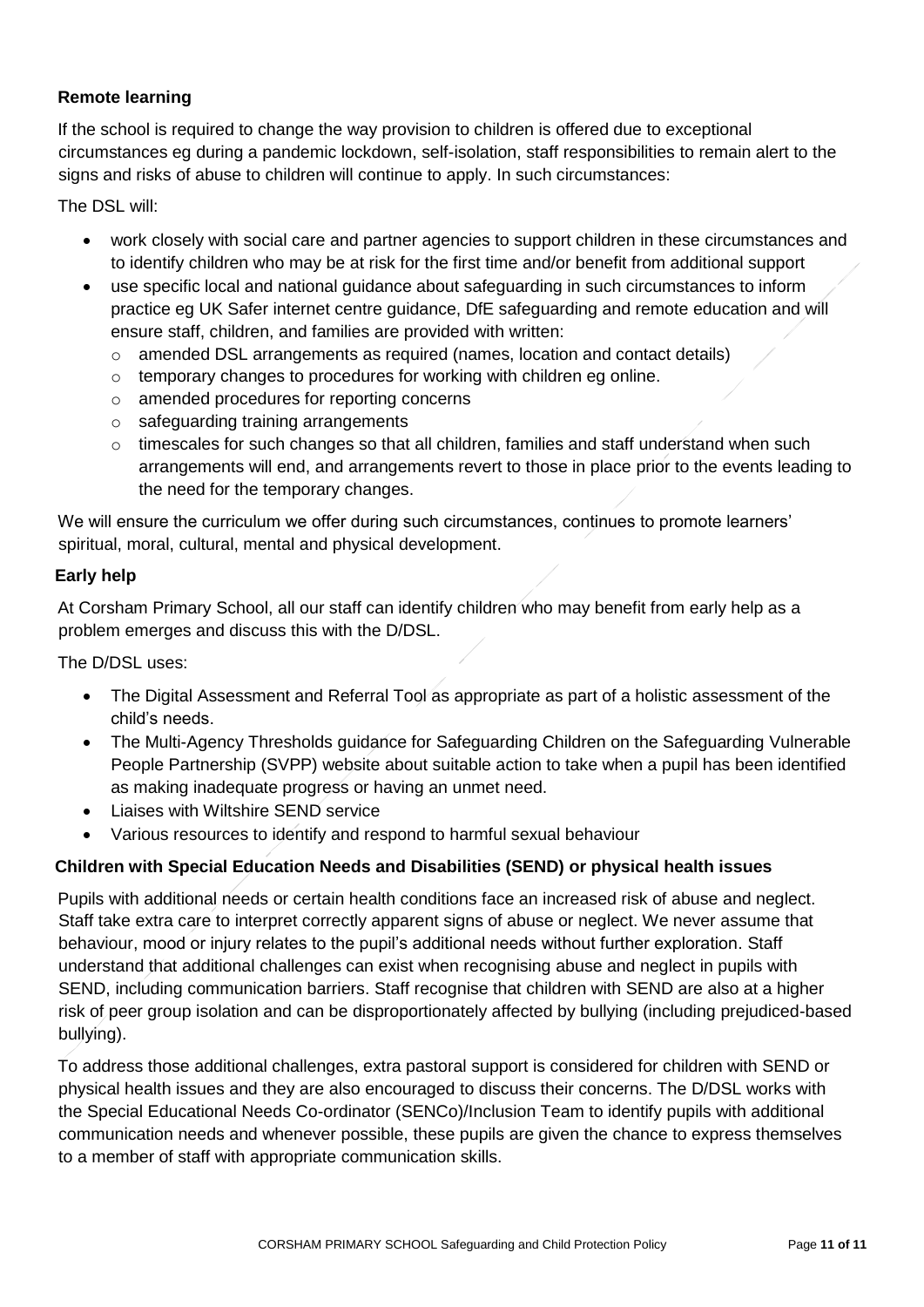#### **The use of 'reasonable force' in school**

There are circumstances when it is appropriate for staff to use reasonable force to safeguard children. The term 'reasonable force' covers the broad range of actions used by staff that involve a degree of physical contact to control or restrain children. This can range from guiding a child to safety by the arm, to more extreme circumstances such as breaking up a fight or where a young person needs to be restrained to prevent violence or injury. 'Reasonable' in these circumstances means 'using no more force than is needed'. The use of force may involve either passive physical contact, such as standing between pupils or blocking a pupil's path, or active physical contact such as leading a pupil by the arm out of the classroom. Corsham Primary School follows DfE advice for schools is available at [Use of Reasonable](https://assets.publishing.service.gov.uk/government/uploads/system/uploads/attachment_data/file/444051/Use_of_reasonable_force_advice_Reviewed_July_2015.pdf)  [Force in Schools.](https://assets.publishing.service.gov.uk/government/uploads/system/uploads/attachment_data/file/444051/Use_of_reasonable_force_advice_Reviewed_July_2015.pdf)

All staff will follow our behaviour policy and all pupils are encouraged to follow these expectations to reduce the need for the need for 'use of reasonable force.' Staff will work in collaboration with pupils and parents/carers to plan positive, proactive behaviour support which may include support plans, referral to specialist agencies and agreeing actions to reduce the occurrence of challenging behaviour.

# **Mandatory procedures – Specific forms of abuse and safeguarding issues**

#### **Peer on peer abuse**

All children have a right to attend school and learn in a safe environment. All peer on peer abuse is unacceptable and will be taken seriously.

In addition, we have a zero-tolerance approach and will respond to all reports and concerns of child on child sexual violence and sexual harassment, including those that have happened outside of the school, and/or online.

Staff recognise that while both boys and girls can abuse their peers, it is more likely that girls will be victims and boys instigators of such abuse. Peer on peer abuse is not tolerated, passed off as "banter" or seen as "part of growing up". The different forms of peer on peer abuse is likely to include, but not limited to:

- bullying (including cyber bullying, prejudice-based and discriminatory bullying)
- abuse in intimate personal relationships between peers
- physical abuse which can include hitting, kicking, shaking, biting, hair pulling or otherwise causing physical harm
- 'upskirting' or any picture taken under a person's clothing without their permission or them knowing to obtain sexual gratification or cause humiliation, distress or alarm.
- causing someone to engage in sexual activity without consent
- initiation/hazing type violence and rituals.
- consensual and non-consensual sharing of nudes and semi-nude images and/or videos (also known as sexting)
- sexual violence and sexual harassment between children, as defined by Sexual offences act 2003 which considers rape, assault by penetration and sexual assault, all types of sexual violence. Sexual violence and sexual harassment can be between two children, or a group of children and can occur online and offline.

Consequently, peer on peer abuse is dealt with as a safeguarding issue, recorded as such and not managed through the systems set out in the school behaviour policy.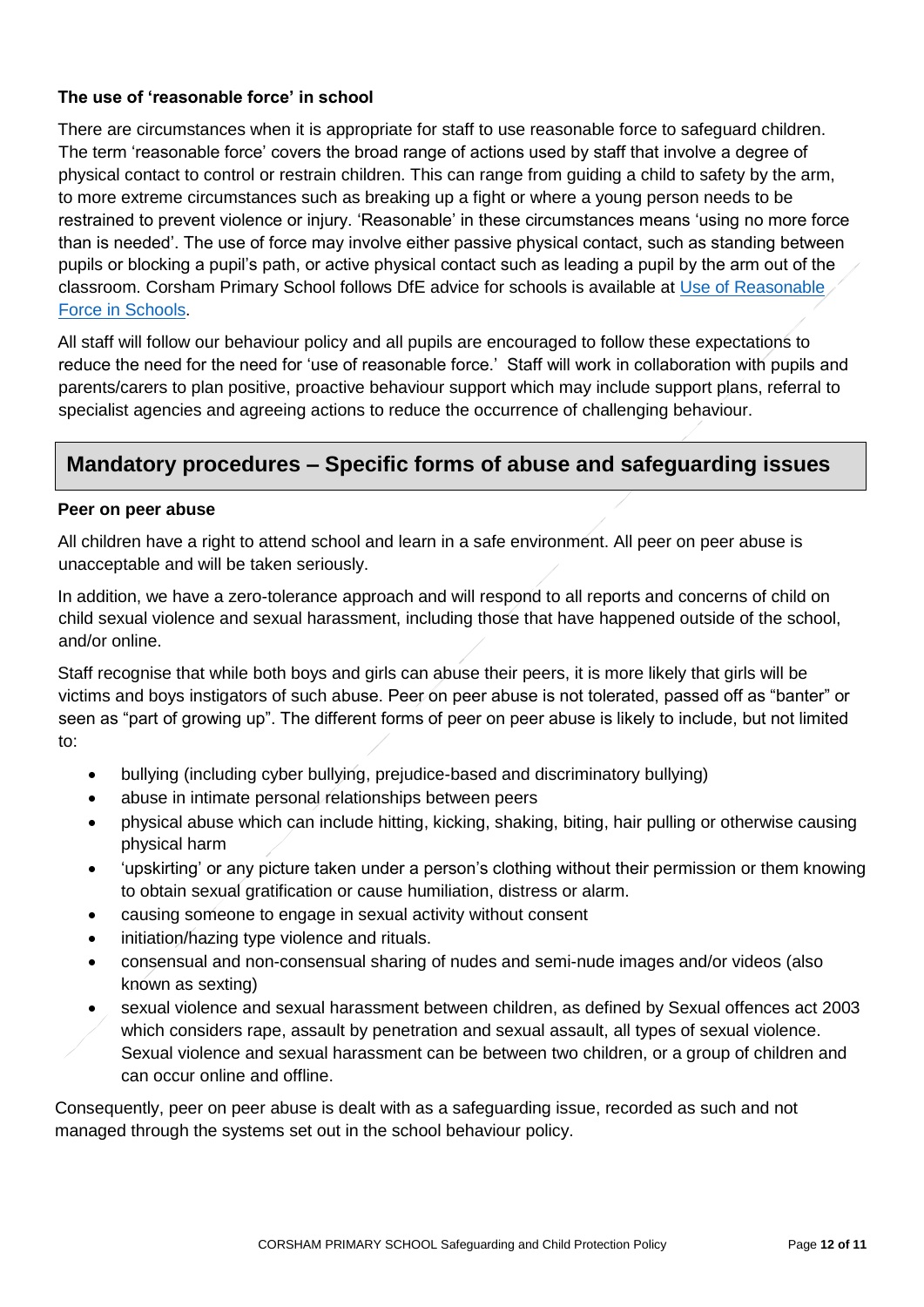Any pupil who may have been victimised and/or displayed such harmful behaviours, along with any other child affected by peer on peer abuse, will be supported through the school's pastoral system and the support will be regularly monitored and reviewed.

We will address inappropriate behaviour (even if it appears to be relatively innocuous) as this can be an important intervention that may help prevent problematic, abusive and/or violent behaviour in the future.

We acknowledge that even if there are no reported cases of peer on peer abuse, such abuse may still be taking place and is simply not being reported. Staff maintain an attitude of 'it could happen here' where safeguarding is concerned.

We minimise the risk of peer on peer abuse by providing:

- a relevant, effective curriculum, that helps children to develop their understanding of acceptable behaviours, healthy relationships and keeping themselves safe. The curriculum is updated to reflect changes in legislation, and the mandatory teaching of Relationship Education, Relationship and Sex Education and Health Education
- established/publicised systems for pupils to raise concerns with staff, knowing they will be listened to, supported and valued, and that the issues they raise will be taken seriously
- training to all staff so they understand that peer on peer abuse can happen and are trained to be alert to any behaviours that could cause concern
- a clear procedure for all staff to report all incidents as a safeguarding concern to the school D/DSL.

The DSL will follow local and national guidance when there has been a report of sexual violence and harassment between children. This will include liaising with other professionals to develop robust risk assessments and multi-agency safety planning with appropriate specialist targeted work for pupils who are identified as posing a potential risk to other children. This is done using a Contextual Safeguarding approach to ensure assessments consider risks posed by any wider environmental factors present in a child's life.

The NSPCC has a dedicated helpline 0800 136 663 to provide children who are victims of sexual abuse in schools with appropriate support and advice. The helpline also provides support to parents and professionals.

#### **Serious violence**

We are committed to success in learning for all our pupils as one of the most powerful indicators in the prevention of youth crime.

Our curriculum includes teaching conflict resolution skills and understanding risky situations to help our children develop the social and emotional skills they need to thrive.

Staff are trained to recognise both the early warning signs of contextual risks and that pupils may be vulnerable to exploitation and getting involved in gangs as well as indicators that a pupil is involved in serious violent crime. They are also aware of the associated risks and know the measures put in place to minimise such risks.

#### **Missing children and children missing education**

Staff report immediately to the D/DSL, if they know of any child who may be:

- Missing whereabouts unknown or
- Missing education (compulsory school age (5-16) with no school place and not electively home educated)

The designated teacher for LAC and care leavers discusses any unauthorised/unexplained absence of Looked After Children with Virtual School when required.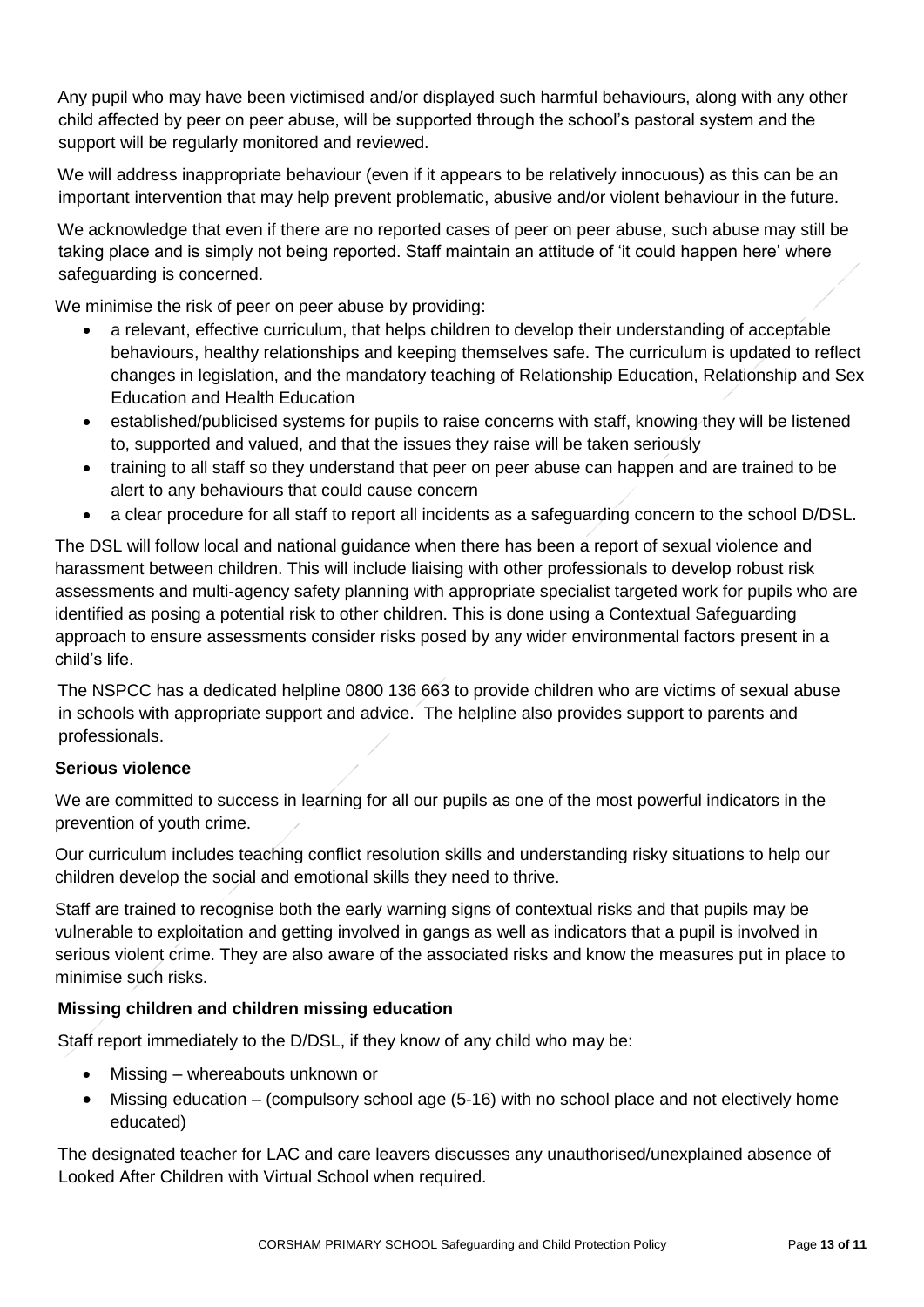The DSL shares any unauthorised/unexplained absence of children who have an allocated social worker within 24 hours.

Children who do not attend school regularly can be at increased risk of abuse and neglect. Where there is unauthorised/unexplained absence, and

- after reasonable attempts have been made to contact the family without success, the DSL follows the SVPP procedure and consults/refers to the MASH team as appropriate.
- there are no known welfare concerns about a pupil, we follow our procedures for unauthorised absence and report concerns to the Education Welfare Service.

#### **Mental health**

All staff are aware that mental health problems can be an indicator that a child has suffered or is at risk of suffering abuse, neglect or exploitation.

Staff understand that:

- abuse and neglect, or other potentially traumatic adverse childhood experiences can have a lasting impact throughout childhood, adolescence and into adulthood. Staff are aware of how
- these experiences can impact on children's mental health, behaviour and education.
- they have a duty to observe children day-to-day and identify those whose behaviour suggests that they may be experiencing a mental health problem or be at risk of developing one.

If staff have a mental health concern about a child that is also a safeguarding concern, they will report this concern using the agreed reporting mechanisms.

#### **Domestic abuse**

Staff understand that domestic abuse is any incident or pattern of incidents of controlling, coercive, threatening behaviour, violence or abuse between those aged 16 or over who are, or have been, intimate partners or family members regardless of gender or sexuality. The abuse can encompass but is not limited to: psychological; physical; sexual; financial; and emotional harm.

The DSL liaises with partner agencies as part of 'Encompass' in Wiltshire. When police are called to an incident of domestic abuse, where there are children in the household who have experienced the domestic incident, the DSL ensures the organisation receives up to date relevant information about the child's circumstances and will ensure key staff provide emotional and practical support to the child according to their needs.

#### **Preventing radicalisation**

Protecting children from the risk of radicalisation is part of schools' wider safeguarding duties, and is similar in nature to protecting pupils from other forms of harm and abuse.

Staff use their judgement in identifying pupils who might be at risk of radicalisation and speak to the D/DSL if they are concerned about a pupil. The D/DSL will always act proportionately and this may include making a Prevent referral to the Channel support programme or to the MASH.

#### **Female Genital Mutilation (FGM)**

FGM is illegal in the UK and a form of child abuse with long-lasting harmful consequences. Staff will inform the D/DSL immediately if they suspect a girl is at risk of FGM. We will report to the police any 'known' cases of FGM to the police as required by law.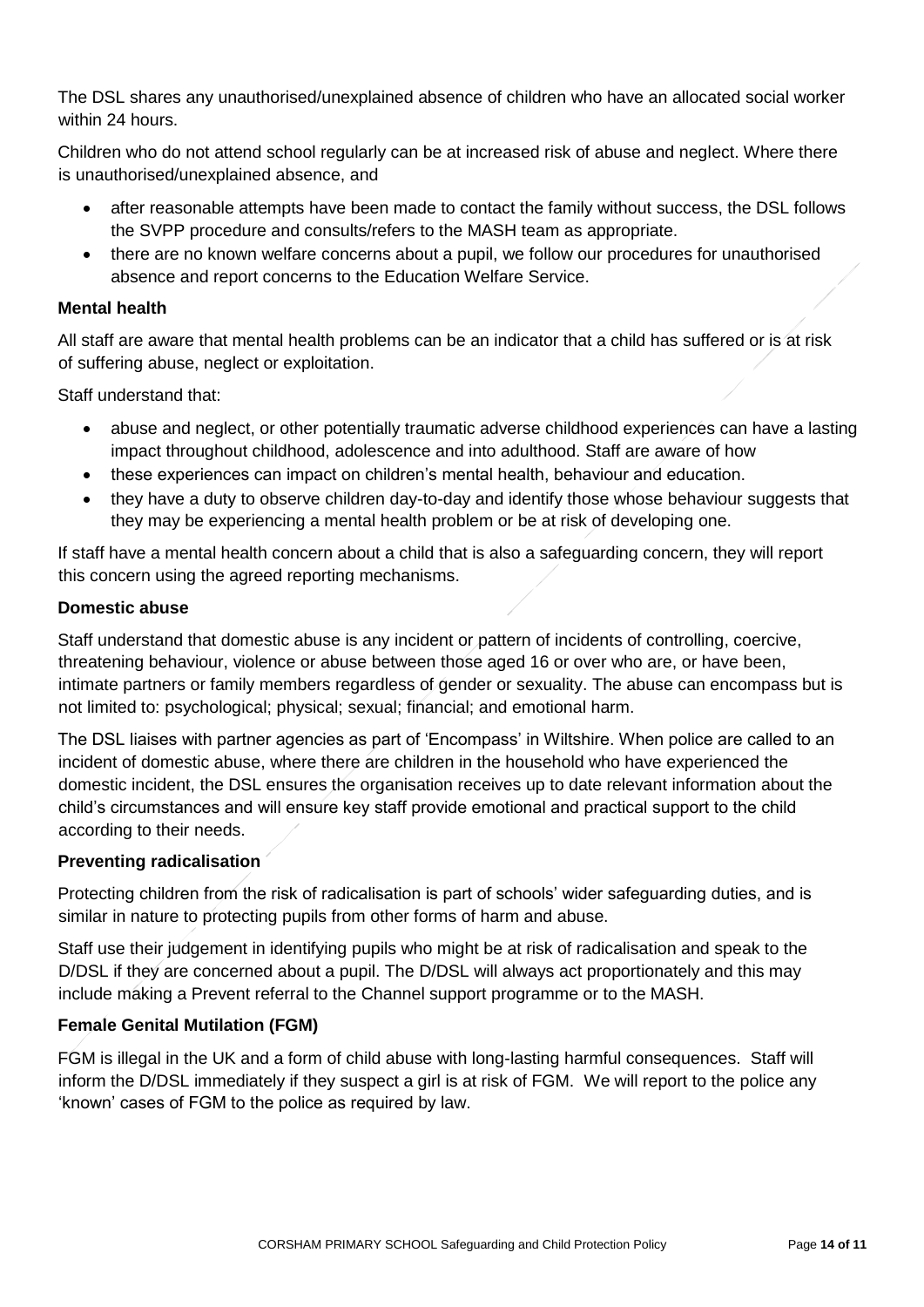# **Staff training**

#### **Induction**

The welfare of all our pupils is of paramount importance. All staff including governors and regular volunteers are informed of our safeguarding policy and procedures including online safety, at induction.

Our induction for staff also includes:

- Plan of support for individuals appropriate to the role for which they have been hired
- Confirmation of the conduct expected of staff within the school our Staff Behaviour Policy
- Opportunities for a new member of staff to discuss any issues or concerns about their role or responsibilities
- Confirmation of the line management/mentor process whereby any general concerns or issues about the person's ability or suitability will be addressed.

#### **Safeguarding training**

This training is for all staff and is updated every 3 years as a minimum to ensure staff understand their role in safeguarding. Any member of staff not present at this whole school session will undertake this statutory training requirement on their return.

In addition, all staff members receive safeguarding and child protection updates (for example, via email, e-bulletins, staff meetings) as necessary and at least annually. All staff also receive training in online safety and this is updated as necessary.

#### **Advanced training**

The D/DSL has additional multi agency training which is updated every two years as a minimum. The D/DSL also attend multi-agency courses relevant to school needs. Their knowledge and skills are refreshed at least annually eg via e-bulletins or safeguarding networking events with other D/DSLs. The D/DSL attend a Wiltshire MASH tour.

#### **Safer Recruitment**

At least one person on any appointment panel has undertaken Safer Recruitment Training. This training is updated every five years as a minimum.

#### **Preventing Radicalisation**

All staff undertake Prevent awareness training.

#### **Staff support**

Due to the demanding, often distressing nature of child protection work, we support staff by providing an opportunity to talk through the challenges of this aspect of their role with a senior leader and to seek

further support as appropriate.

#### **Governors**

As well as the school's safeguarding induction programme, governors are encouraged to complete face to whole school safeguarding and child protection training. In addition, governors may attend face training for governors provided by Wiltshire Council.